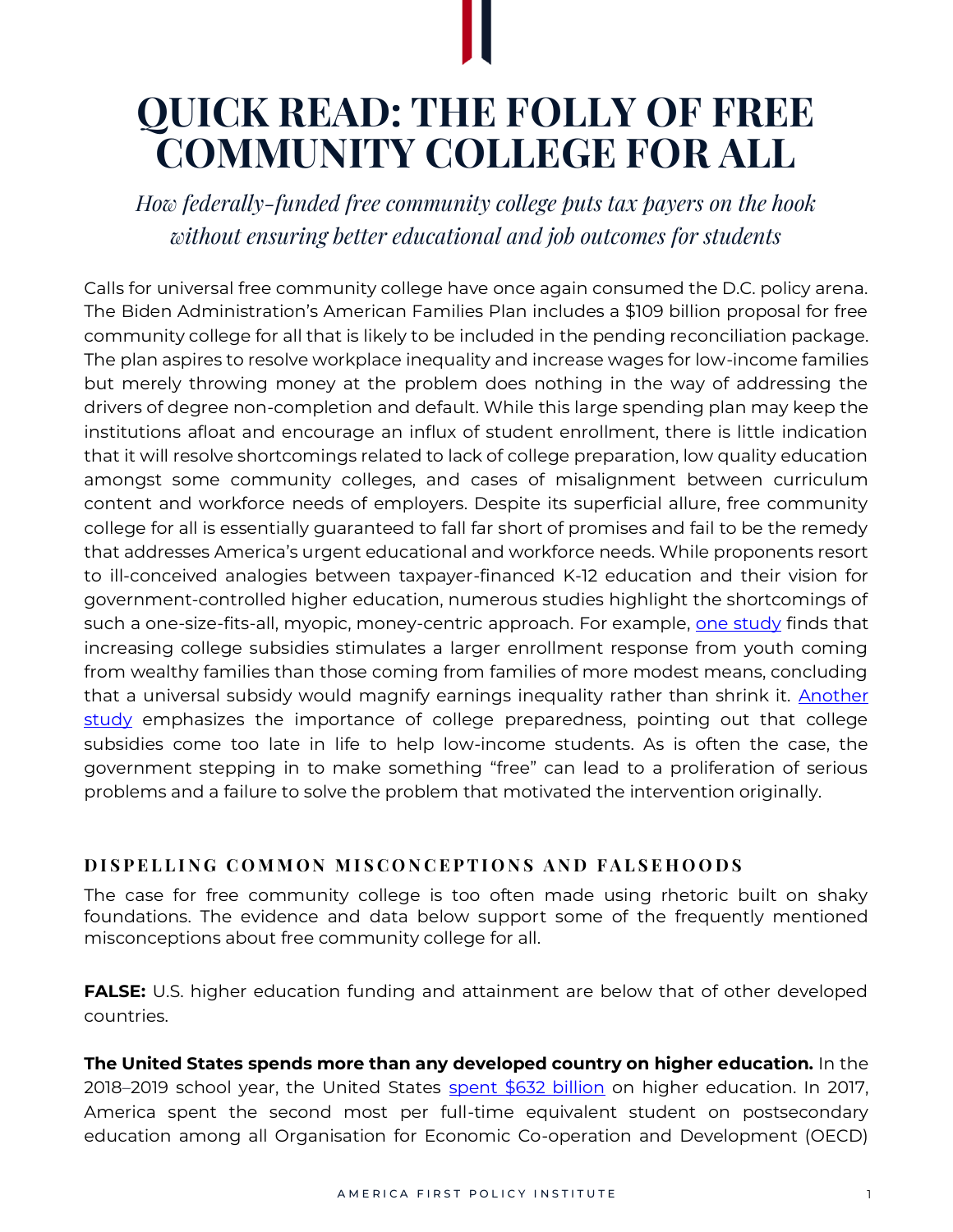nations (behind only Luxembourg) at \$34,500 compared to the OECD average of \$17,100. As a share of the economy, this [spending amounts](https://nces.ed.gov/programs/coe/indicator/cmd) to 2.6 percent of gross domestic product (GDP) in the U.S. versus only 1.4 percent for the OECD average. Much of this funding comes from public sources, with states allocating about one-third of their budgets to higher education. Public funding is already dominant at the [community college](https://research.collegeboard.org/pdf/trends-college-pricing-student-aid-2020.pdf) level, with 70 percent of two-year college revenues from federal, state, and local governments and only 30 percent coming from tuition. Among the different levels of government, the [local level](https://www.urban.org/policy-centers/cross-center-initiatives/state-and-local-finance-initiative/state-and-local-backgrounders/higher-education-expenditures%23Question1Higher) contributes the most to community colleges.

The U.S. also has higher postsecondary attainment than many other countries, with 48 percent of Americans aged 25-to-64 possessing a postsecondary degree compared to the OECD average of 38 percent. Moreover, onl[y five countries](https://nces.ed.gov/pubs2021/2021144.pdf) in th[e OECD](https://nces.ed.gov/programs/coe/indicator/cac)—Korea, Israel, Japan, Luxembourg, and Canada—have rates above 50 percent.

**FALSE:** Free community college is a cost-effective fix to the college debt crisis.

**Many act as if free college is a cure-all to the student debt crisis.** However, swapping private [student debt](https://www.thecgo.org/wp-content/uploads/2020/04/rif-2019.005.pdf) for higher taxes or greater government debt does nothing to address underlying shortcomings in the higher education system and fails to put the United States on sounder financial footing. High dropout rates and poor labor market outcomes are some of the most important drivers of default. Without reforms to meaningfully improve education quality, taxpayers will be on the hook for paying the [higher education bills](https://economics.uwo.ca/people/caucutt_docs/jedc.pdf) of college dropouts, and the U.S. may see little change in [educational attainment.](https://www.aeaweb.org/articles?id=10.1257/mac.20160396)

**FALSE:** Free community college is a guaranteed way to increase quality and educational attainment.

**Community college is already an inexpensive gateway to receiving an education beyond high school. The dilemma is primarily not bringing down costs but improving quality that drives graduation rates and post-graduation labor market success.** Research indicates that free community college can *reduce* 4-year college completion rates by diverting students into lower-quality institutions. Instead, programs like Tennessee Promise demonstrate the importance of mentorship and providing students with a sense of ownership over their education. Giving students some skin-in-the-game can increase this sense of ownership. The success of **England's** recent moves away from free higher education exemplifies this point. In response to the introduction of tuition, fees, and an incomecontingent loan system, higher education in [England](https://www.brookings.edu/wp-content/uploads/2017/04/es_20170427_scott-clayton_evidence_speaks.pdf) has seen increased per-student funding, higher enrollment, and a shrinking participation gap between advantaged and disadvantaged students.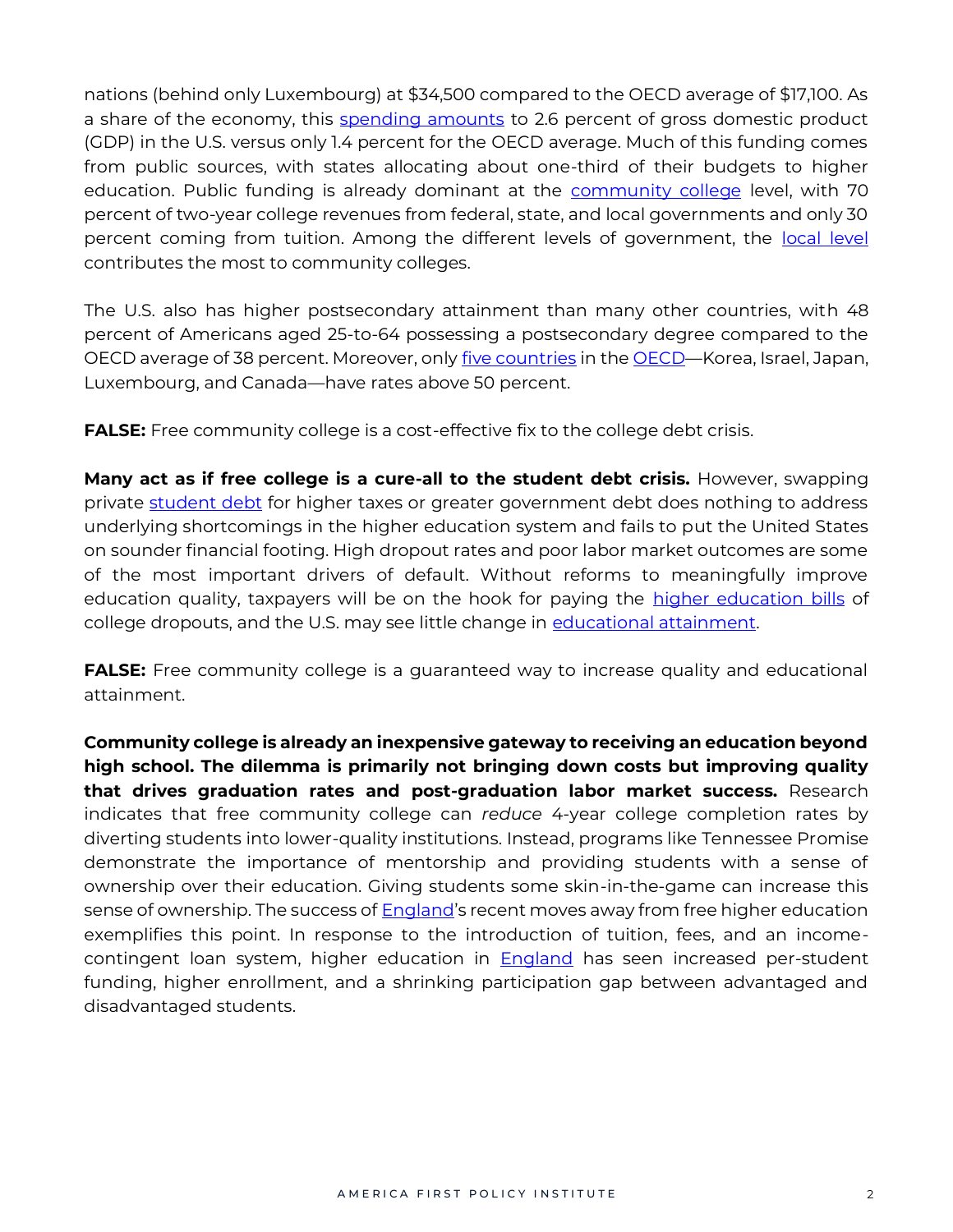**FALSE:** Federally-funded free community college would treat states equally.

**Community college tuition varies widely across the states, implying that any federallyfunded free community college effort would likely entail wide disparities in the number of federal taxpayer dollars distributed to each state.** For example, California has the Nation's largest community college system, which is already affordable to a broad range of students. Because of taxpayer-financed state subsidies, students pay \$552 per 12-credit semester while low-income students face zero tuition costs. On the other hand, Vermont has a more expensive community college tuition rate of \$3,360.

Under the [America's College Promise Act](https://www.congress.gov/117/bills/hr2861/BILLS-117hr2861ih.pdf) led by Wisconsin Senator Tammy Baldwin and California Representative Mike Levin, the federal government would match state spending on community colleges on a \$3-for-\$1 basis. However, to get the funding, states must eliminate community college tuition. Thus, states like California that already heavily subsidize community college tuition would get dramatically more federal money than Vermont and other states with above-average tuition. In particular, while California would get the full \$3 for every \$1 they commit in state funding, Vermont would only receive 23 cents.

**FALSE:** Free community college is necessary to effectively promote family-sustaining careers.

*"As the workforce engines of their communities, community colleges have important roles to play in drawing more explicit connections between education and the workforce to equip students with the skills the 21st-century demands."* – [American Association for Community](https://www.aacc.nche.edu/wp-content/uploads/2018/11/ACCT8114_Aligning_for_tudent_SuccessPaper_v6.pdf)  [Colleges, 2018](https://www.aacc.nche.edu/wp-content/uploads/2018/11/ACCT8114_Aligning_for_tudent_SuccessPaper_v6.pdf)

**Historically speaking, community colleges have provided non-traditional, alternative, or career-oriented programs for students seeking a broad range of job prospects.** Traditionally, community colleges have focused on providing certificates or associate's degrees, but the growing prominence and appeal of apprenticeships over the past few years have drawn community colleges into taking on a larger role in providing technical skills necessary for many in-demand careers. To get a sense of scale, in 2018, over 30 million [good](https://goodjobsdata.org/)[paying jobs](https://goodjobsdata.org/) were available that did not require a bachelor's degree. This may be emblematic of the disconnect between skills taught at colleges versus those required by employers, as confirmed by a [survey](https://www.newamerica.org/education-policy/policy-papers/varying-degrees/) from New America. Similarly, the National Federation of Independent Businesses found that 89 percent of their surveyed employers had major labor quality hiring issues in 2018.

Without succumbing to the false promise of free college, the Trump Administration took on the challenge of addressing the skills gap by championing several efforts in the public and private sectors to boost skills-based hiring conducive to family-sustaining careers.